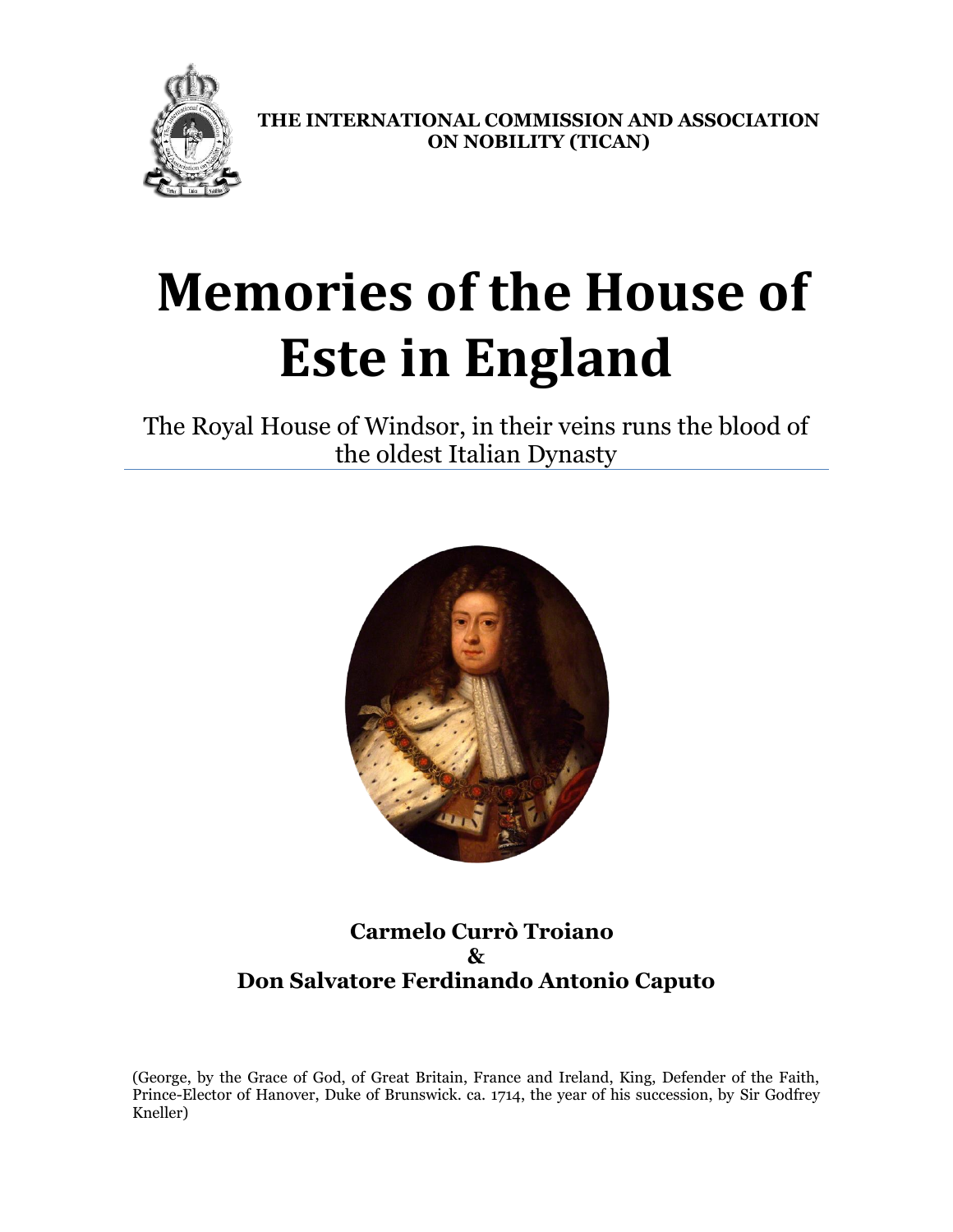# **Memories of the House of Este in England**

The Este Royal Family still reigns, and with the world's most famous monarchy. It reigns under another name, because now is called Windsor. In their veins, however, runs the blood of the oldest Italian Dynasty. Among the many states of late medieval Italy, one stands out for its unfamiliarity to an English audience and for its neglect in historical research: that of the Este family, lords (later Dukes) of the cities of Ferrara, Modena and Reggio in northern Italy.

Welf IV d'Este, son of Alberto Azzo II, moved to Germany, first to Carinthia and then to Bavaria, giving rise to one of the most important families in European history, the Guelphs. This in turn ultimately led to the ascension to the English throne in 1714 with George I of England.

The Este constituted, with the Savoy, the longest Italian family dynastic among the various lordships that from the Middle Ages to the *Risorgimento* (The Resurgence) dominated the small states that made up the boot of Italy controlled for long periods a portion that practically reached from the Adriatic Sea to the Tyrrhenian Sea until the Republic of Lucca, acting as cushion between the states of the Church and those in the north, Venice, Mantua and Milan.

The states of Este were obliged passage for any army that wanted to pass from north to south or vice versa, and of course also controlled businesses and duties.

This simple fact gives the idea of the importance that they had, and yet news about them, even in the most prestigious Internet sites, are rare and mainly addressed to individual characters, has been written more about Lucrezia Borgia than of the family of what Este was part and its more than 1000 years of this dynasty.

House of Este, princely family of Lombard origin that played a great part in the history of medieval and Renaissance Italy. It first came to the front in the wars between the Guelfs and Ghibellines during the 13th century. As leaders of the segment Guelfs, Estensi princes received at different times Ferrara, Modena, Reggio, and other fiefs and territories. Members of the family ruled in Ferrara from the 13th through 16th century and in Modena and Reggio from the later Middle Ages to the end of the 18th century.

The House of Este full of suggestions, the oldest Italian family, the beautiful patrons of the arts, the protectors of artists and poets, gentlemen of the most important cities in northern Italy, relatives of the most prestigious races of Europe (Anjou, Aragon, Hapsburg, Bourbon , Savoy) and the Houses of the Peninsula that with their name evoked history, art, poems and legends (Borgia, Carrara, Farnese,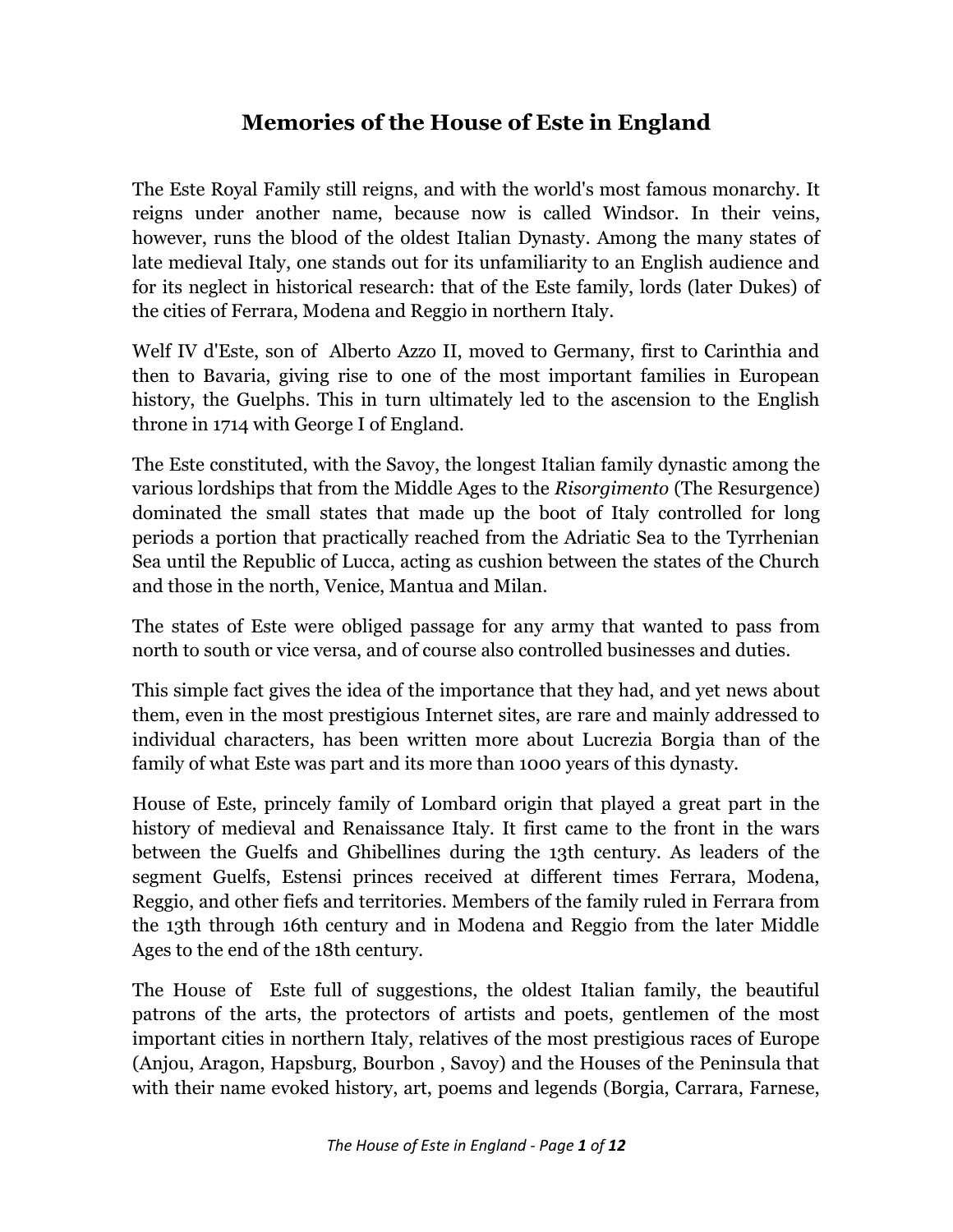Gonzaga, Malatesta, Doctors, Pico, Pepoli, Sforza, and even relatives of the high Ludovico Ariosto)….could they stay away from the memories of the British? Maria Beatrice d'Este, daughter of Alfonso IV and Laura Martinozzi, niece of Cardinal Mazarin, would become the wife of James Stuart and the Catholic Queen of England, for three years, supplanted following the landing of William of Orange and forced to be the queen Jacobite exile, secretly loved and remembered by the followers of the Stuart dynasty.

An episode extremely sympathetic and meaningful of affection of the British Royal Family for Este is the story that has been handed down in the family of barons East of Calcutta (relatives of the barons of East Hall Place). A descendant of Captain John East who was among the adventurers who acquired Jamaica to the British Crown, founded in the large Caribbean island an extraordinary garden that merited a description of Bryan Edwards in his History of Jamaica and was called with the suggestive name of "Hortus Eastensis" (Hortus Eastensis: or, a catalogue of exotic plants cultivated in the botanic garden, in the mountains of Liguanea, in the Island of Jamaica. To which are added their English names, native places of growth, by whom introduced, and, as far as can be ascertained, the epoch of their introduction, &c. &c.). The King James I, talking to another East of the same family, a gentleman of his court and to him very dear, joking assuming that the spelling of the last name could also bring the courtier of Eastensis Modena of which he had the blood.

But still in the early eighteenth century, the memory Este won two characters of the royal family. Two people who were living on the edge, it is true; but still are mentioned by Burke, and cousins who were in the first degree of Queen Victoria. Frederick Augustus Hanover, Duke of Sussex and Earl of Inverness, son of King George III, in fact married in 1793, without sovereign permission, Lady Augusta de Ameland, daughter of John Murray, Earl of Dunmore, by whom he had two children. The male-Sir Augustus Frederick, colonel in the British army, he became ill with multiple sclerosis still young but he was also very known for being an active defender of the Aborigines against colonial oppression. The daughter Augusta married in 1845 Sir Thomas Wilde, known jurist and Member of Parliament, later became Lord Chancellor and Lord Truro, Baron Bowes. Both, unable to join officially the British royal family took the surname of Este, in memory of their lineage of origin and thus being able to bring in some other way, a real last name.

And perhaps the periodic presence of a prince of Austria Este on Italian soil (Prince Amedeo of Belgium, Archduke of Austria-Este born 21 February 1986, a member of the Belgian Royal Family. He is the heir to the headship of the House of Austria-Este, a cadet branch of the House of Habsburg-Lorraine, and is sixth in line to the throne of Belgium). Does it not turn on suggestions today and hopes in many Monarchists and many Italians, tired aristocracy parliamentary-televised?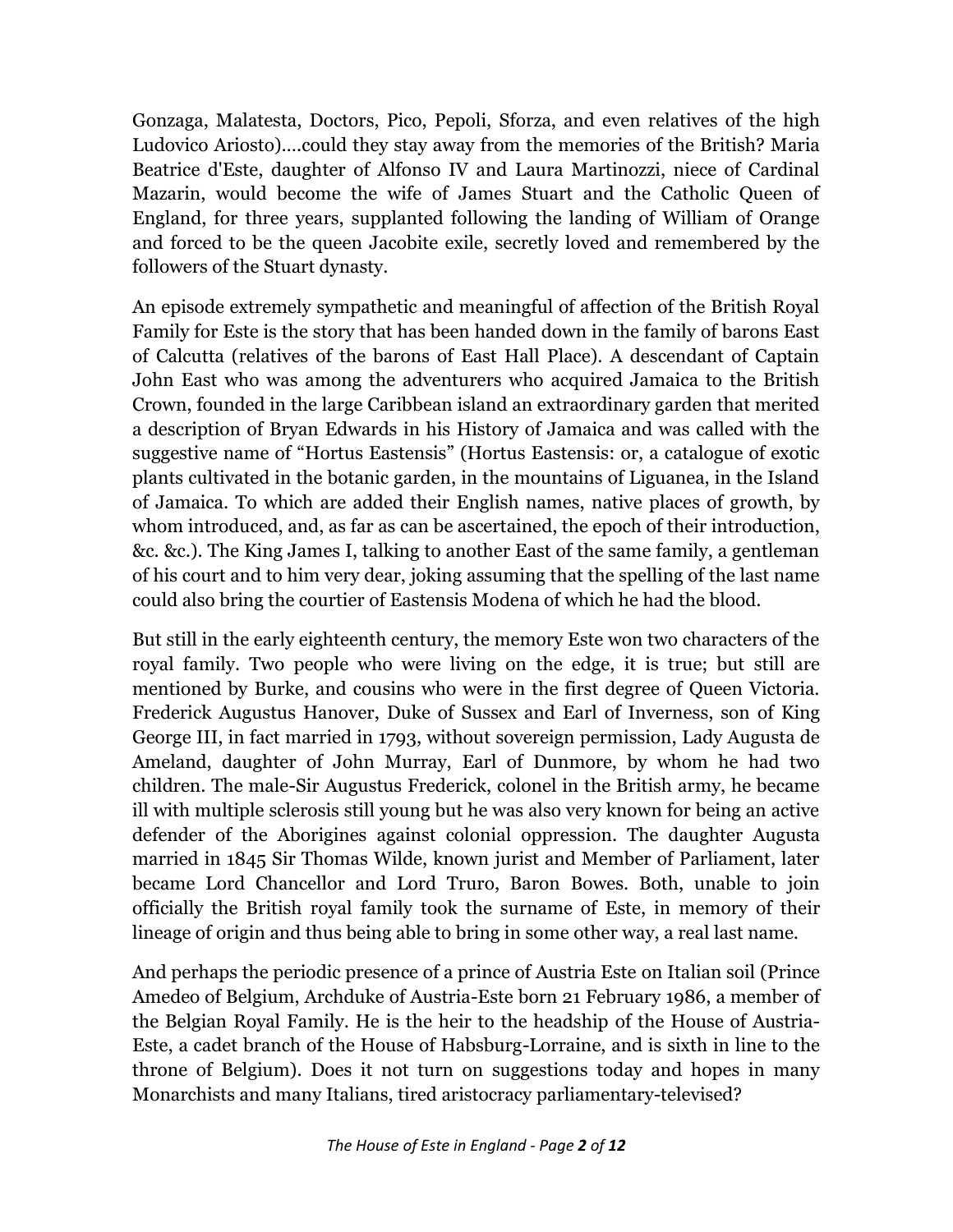#### **The House of Windsor**

The House of Windsor is the royal house of the United Kingdom and the other Commonwealth realms. It was founded by King George V by royal proclamation on 17 July 1917, when he changed the name of the British Royal Family from the German Saxe-Coburg and Gotha (a branch of the House of Wettin) to the English Windsor, due to the anti-German sentiment in the British Empire during World War I. The most prominent member of the House of Windsor is its head, Queen Elizabeth II, who is the reigning monarch of 16 Commonwealth realms.

Dynasties throughout the world have traditionally been reckoned patrilineal, most famously under the Frankish Salic law, with succession through a daughter (when permitted) considered establishing a new dynasty in her husband's ruling house. However, some states in North America and Africa, such as Christian Nubia, determined descent matrilineal, while male rulers have at other times adopted the name of their wife or mother's dynasty when coming into their inheritance: examples include the Dutch House of Orange, the Georgian Bagrationi, and Habsburg-Lorraine.

The House of Este hence gave Great Britain and the United Kingdom the "Hanoverian monarchs" (1714–1901).

#### **THE ROYAL FAMILIES OF ENGLAND**

The obscurity in which antiquity has involved the early history of nations can only be, in a slight degree, cleared up by tracing the origin of the families that maintained the continued rule over them. By the combined efforts and researches of Muratori and Leibnitz, the ancestry of the Guelphs has been derived from the princely race of Este; and Gibbon continues the line from that illustrious house, though the dark ages, up to Charlemagne. "The genuine masculine descent of the Princes of Brunswick," says that eloquent writer, "must be explored beyond the Alps: the venerable tree which has since overshadowed Germany and Britain was planted in the Italian soil. As far as our sight can reach, we discern the first founders of the race in the Marquesses of Este, of Liguria, and, perhaps, of Tuscany. In the eleventh century, the primitive stem was divided into two branches; the elder migrated to the Banks of the Danube and the Elbe; the younger more humbly adhered to the neighborhood of the Adriatic: the Dukes of Brunswick and the Kings of Great Britain are the descendants of the first; the Dukes of Ferrara and Modena were the offspring of the second.

In the 11th century, CUNIGUNDA, sister and heiress of Guelph, Duke of Lower Bavaria, Count of Altdorf, married Azzo, MARQUESS OF ESTE, representative of his illustrious house, a nobleman, whose character shines conspicuously through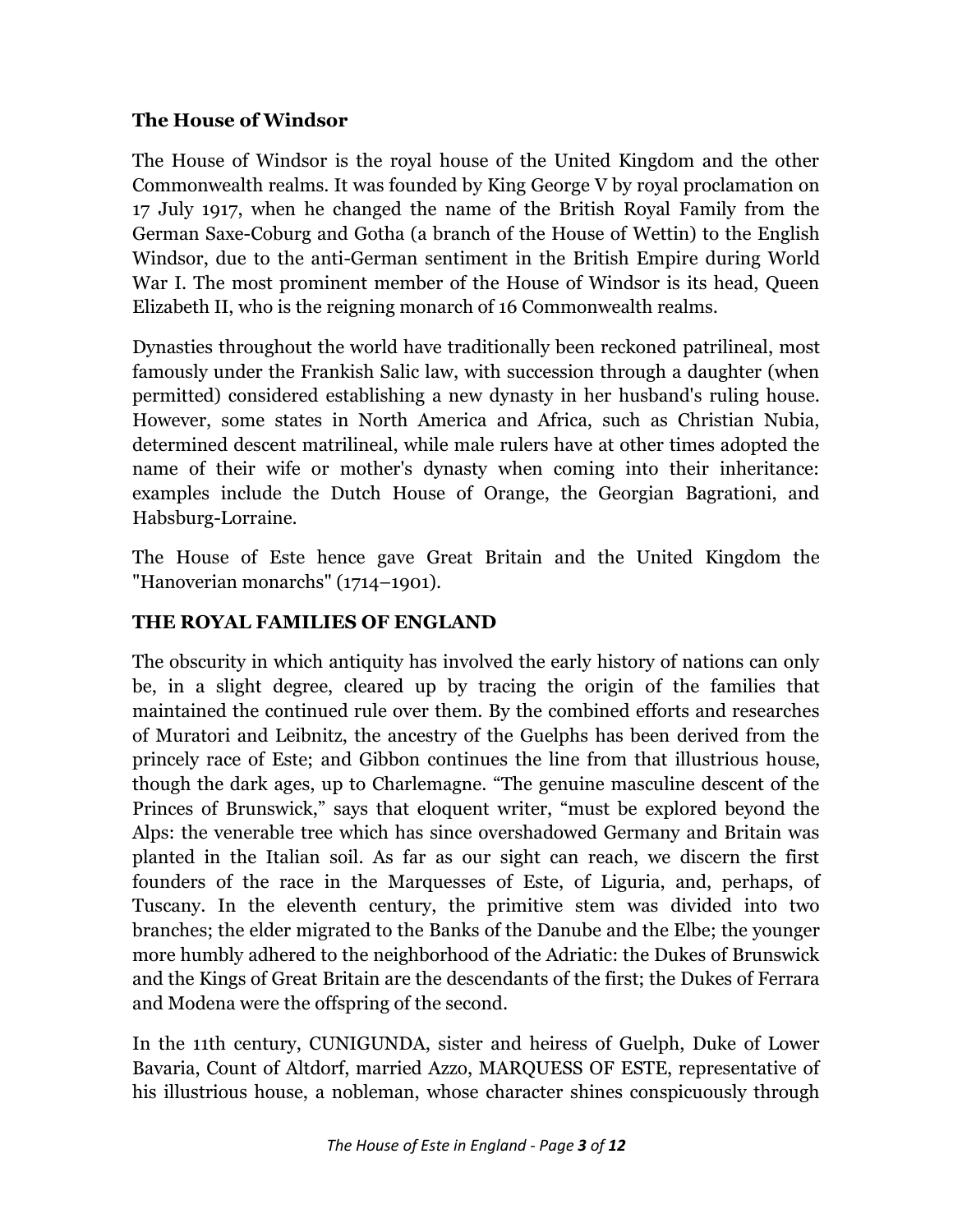the gloom of the age in which he lived. This alliance was productive of a son, who received at his baptism the name of GUELPH, to revive and perpetuate the memory of his uncle, his grandfather, and his first progenitors on the maternal side. After the death of Cunigunda, Azzo wedded Garzenda and heir of Hugh, Count of Maine, and was, by her, father of a son, Fulk, the acknowledged parent of the Dukes of Ferrara and Modena. The Marquess of Este d. in 1097, aged upwards of a hundred years.

## **House of Welf**

The House of Welf (also rendered as Guelf or Guelph was a European dynasty that has included many German and British monarchs from the 11th to 20th century and Emperor Ivan VI of Russia in the 18th century.

House of Welf (Guelf or Guelph) Country Germany, Italy, United Kingdom of Great Britain and Ireland Ancestral House of Este Titles Duke of Bavaria Duke of Saxony Duke of Spoleto Margrave of Tuscany Count Palatine of the Rhine King of the Romans Holy Roman Emperor Duke of Brunswick-Lüneburg Prince of Lüneburg Prince of Brunswick-Wolfenbüttel Elector of Hanover King of Hanover Duke of Brunswick King of Great Britain Emperor of Russia King of the United Kingdom of Great Britain and Ireland Empress of India Founder Welf I, Duke of Bavaria Final sovereign Ernest Augustus, Duke of Brunswick Current head Ernst August V, Prince of Hanover Founding 11th century Dissolution 1918 (in Germany); 1901 (in UK and India) Cadet branches House of Hanover The possessions of the Guelfs in the days of Henry the Lion.

The House of Welf is the older branch of the House of Este, a dynasty whose earliest known members lived in Lombardy in the 9th century. For this reason, it is sometimes also called Welf-Este. The first member of this branch was Welf IV; he inherited the property of the Elder House of Welf when his maternal uncle Welf, Duke of Carinthia, died in 1055. In 1070, Welf IV became duke of Bavaria. Welf V married Countess Matilda of Tuscany who died childless and left him her possessions, including Tuscany, Ferrara, Modena, Mantua, and Reggio, which played a role in the Investiture controversy.

Since the Welf dynasty sided with the Pope in this controversy, partisans of the Pope came to be known in Italy as "Guelphs". Bavaria and Saxony Henry the Black, duke of Bavaria from 1120–1126, was the first of the three dukes of the Welf dynasty carrying the same name. His son, Henry the Proud was the son-in-law and heir of Emperor Lothair of Supplinburg and became also Saxon duke after Lothair's death. Henry the Proud was then the favored candidate in the imperial election against Conrad III of the Hohenstaufen. But Henry lost the election, as the other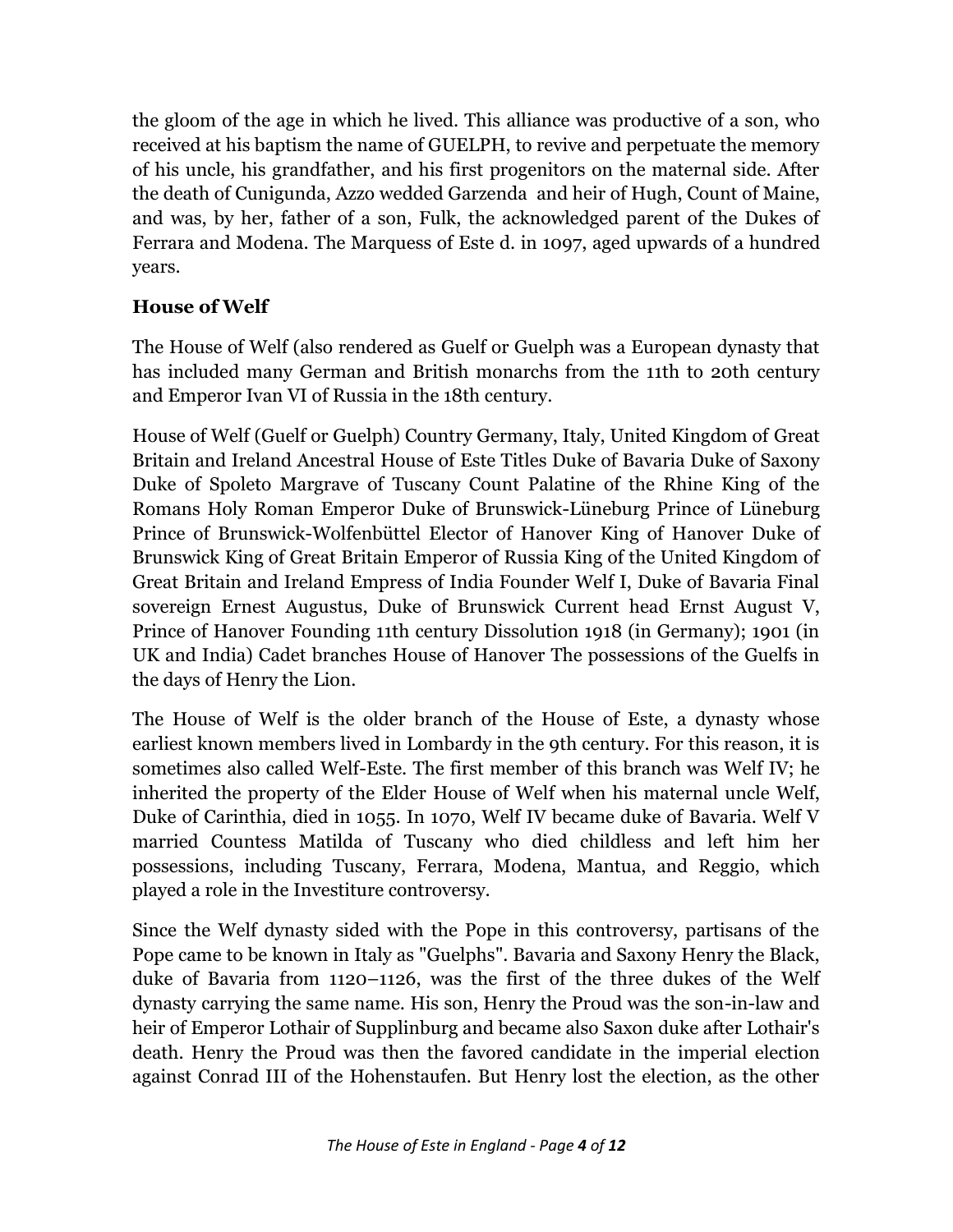princes feared his power and temperament, and was dispossessed of his duchies by Conrad III.

Henry the Lion recovered his father's two duchies, Saxony in 1142, Bavaria in 1156. In 1168 he married Matilda (1156–1189), the daughter of Henry II of England and Eleanor of Aquitaine, and sister of Richard Lionheart. Dispossessed of his duchies after the Battle of Legnano in 1176 by Emperor Frederick I and the other princes of the German Empire eager to claim parts of his vast territories, he was exiled to the court of his father-in-law Henry II in Normandy in 1180, but returned to Germany three years later. Henry made his peace with the Hohenstaufen Emperor in 1194, and returned to his much diminished lands around Brunswick. He died there in 1195.

Brunswick and Hanover Henry's son Otto of Brunswick was elected King of the Romans and crowned as Holy Roman Emperor Otto IV. He incurred the wrath of Pope Innocent III and was excommunicated in 1215. Otto was forced to abdicate the imperial throne by the Hohenstaufen Frederick II. Brunswick Cathedral with Henry's Bronze Lion Henry the Lion's grandson Otto the Child became duke of a part of Saxony in 1235, the new so-called 'Duchy of Brunswick-Lüneburg', and died there in 1252.

The Welf dynasty of Brunswick-Lüneburg would continue to rule in Hanover until the defeat of George V of Hanover, Austria's ally in the Austro-Prussian War, and the annexation of Hanover by Prussia. In 1692 the head of the cadet Calenberg line was raised to the status of an imperial elector, and became known as the Elector of Hanover. His son, Georg Ludwig, inherited the British throne in 1714 as a result of the Act of Settlement 1701. Members of the Welf dynasty continued to rule Great Britain until the death of Queen Victoria in 1901; in Britain they were known as the House of Hanover. Hanover itself was raised to a kingdom in 1814, but was annexed by Prussia following the Austro-Prussian War of 1866, in which Hanover had sided with Austria.

The senior line of the dynasty ruled the much smaller Duchy of Brunswick-Wolfenbüttel. This line became extinct in 1884. Although the Duchy should have been inherited by the Duke of Cumberland, son of the last king of Hanover, suspicions of his loyalty led the duchy's throne to remain vacant until 1913, when Cumberland's son, Ernst August, married the daughter of Kaiser Wilhelm II and was allowed to inherit the duchy. His rule there was short-lived, however, as the monarchy came to an end following the First World War in 1918.

The Welf dynasty continues to exist. Its current head, Ernst August, is the third and present husband of Princess Caroline of Monaco. Early Welf Princes (1070-1269) Dukes of Bavaria and Saxony Welf I, Duke of Bavaria (1070-1077, 1096-1101) Welf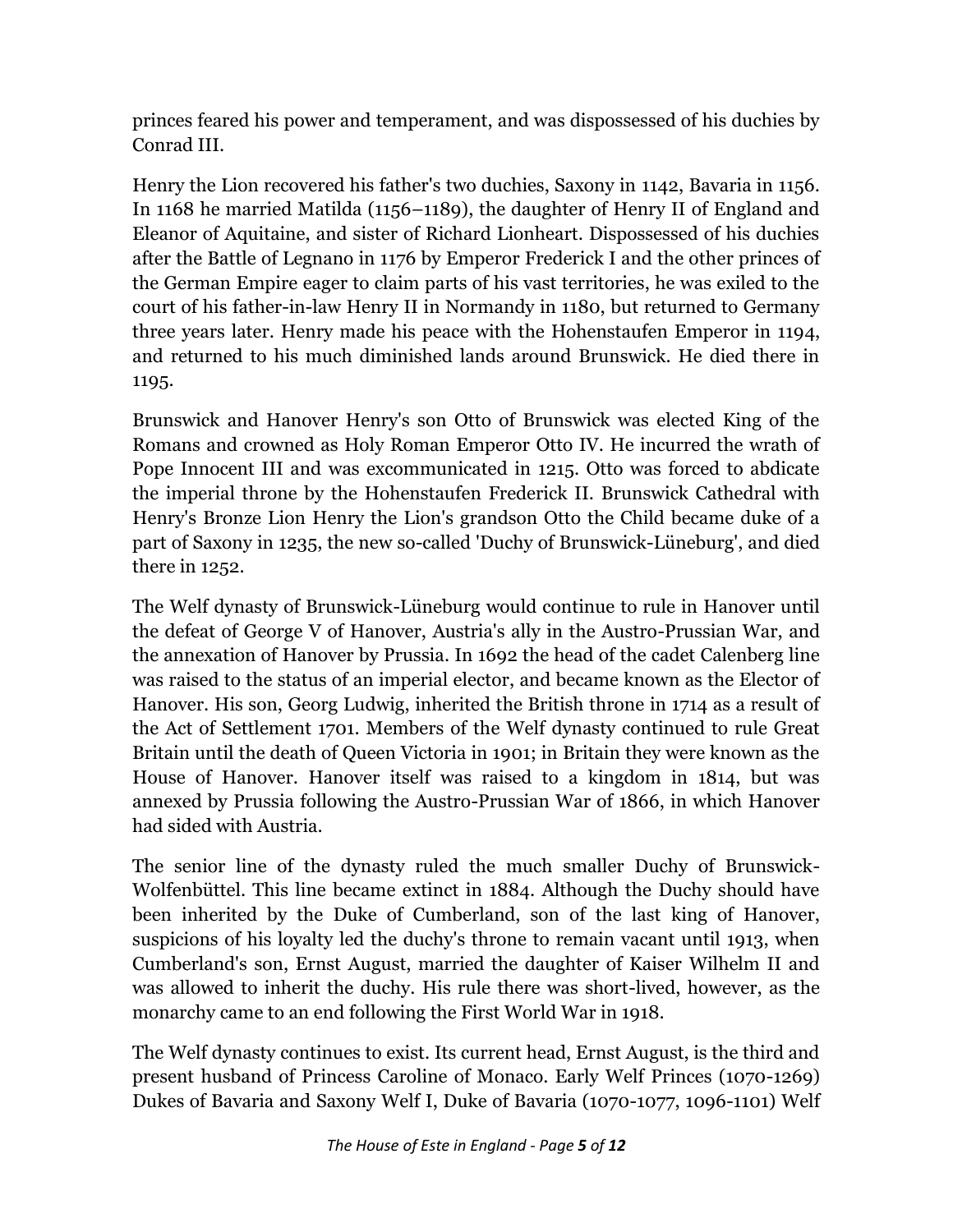II, Son of Welf I; Duke of Bavaria (1101–1120) Henry the Black, Son of Welf I; Duke of Bavaria (1120–1126) Henry the Proud, Son of Henry the Black; Duke of Bavaria (1126–1138), Duke of Saxony (1137–1139) Henry the Lion, Son of Henry the Proud; Duke of Saxony (1142–1180), Duke of Bavaria (1156–1180) Count Palatine of the Rhine Henry V, Count Palatine of the Rhine, Son of Henry the Lion; Count Palatine of the Rhine (1195–1213) Henry VI, Count Palatine of the Rhine, Son of Henry V; Count Palatine of the Rhine (1213-1214) Holy Roman Emperor Otto IV, Son of Henry the Lion; Holy Roman Emperor (1198-1215) Dukes of Brunswick-Lüneburg Otto I, Duke of Brunswick-Lüneburg, Grandson of Henry the Lion; Duke of Brunswick-Lüneburg (1235–1252) Albert I, Duke of Brunswick-Lüneburg, Son of Otto I; Duke of Brunswick-Lüneburg (1252–1269); Ancestor of the House of Hanover John, Duke of Brunswick-Lüneburg, Son of Otto I; Duke of Brunswick-Lüneburg (1252–1269).

## **Origin of Este Family**



The story begins in the Lombard period, has a first name with Boniface I, arrived with Charlemagne in Italy, the writings of the 813 they say Count and Duke of Tuscany, with influence and authority on the Liguria and Corsica, The Este family originated from the Roman Attii family, which migrated from Rome to Easte to defend Italy against Goths. The first known member of the house was Margrave Adalbert of Mainz, known only as father of Oberto I, Count palatine of Italy, who died around 975.

With Oberto started the branches of Obertenghi, the family is divided into four branches, one of these will give rise to the Canossa (no coincidence that the father of the famous Matilda was called Bonifacio), and from these will be born another branch that gave rise to the house of Este.

Alberto Azzo I and Azzo I and II can be considered the true founders. Este was a small county given in fief by Emperor Otto I to the Count Azzo di Canossa towards the end of 900, then a part of the family moved to the hills of the Canossa Este, grouping the neighboring estates of Cerro, Calaone, Montagnana, Monselice and the low Polesine.



Oberto's grandson **Albert Azzo II**, Margrave of Milan (996–1097) built a castle at Este, near Padua, and named himself after it. Alberto Azzo II Modena, July 10, 1009 - Modena, August 20, 1097, Margrave of Milan , and Liguria, Count of Gavello and Padua, Rovigo, Lunigiana, Monselice, and Montagnana, aka, Albertezzo II, was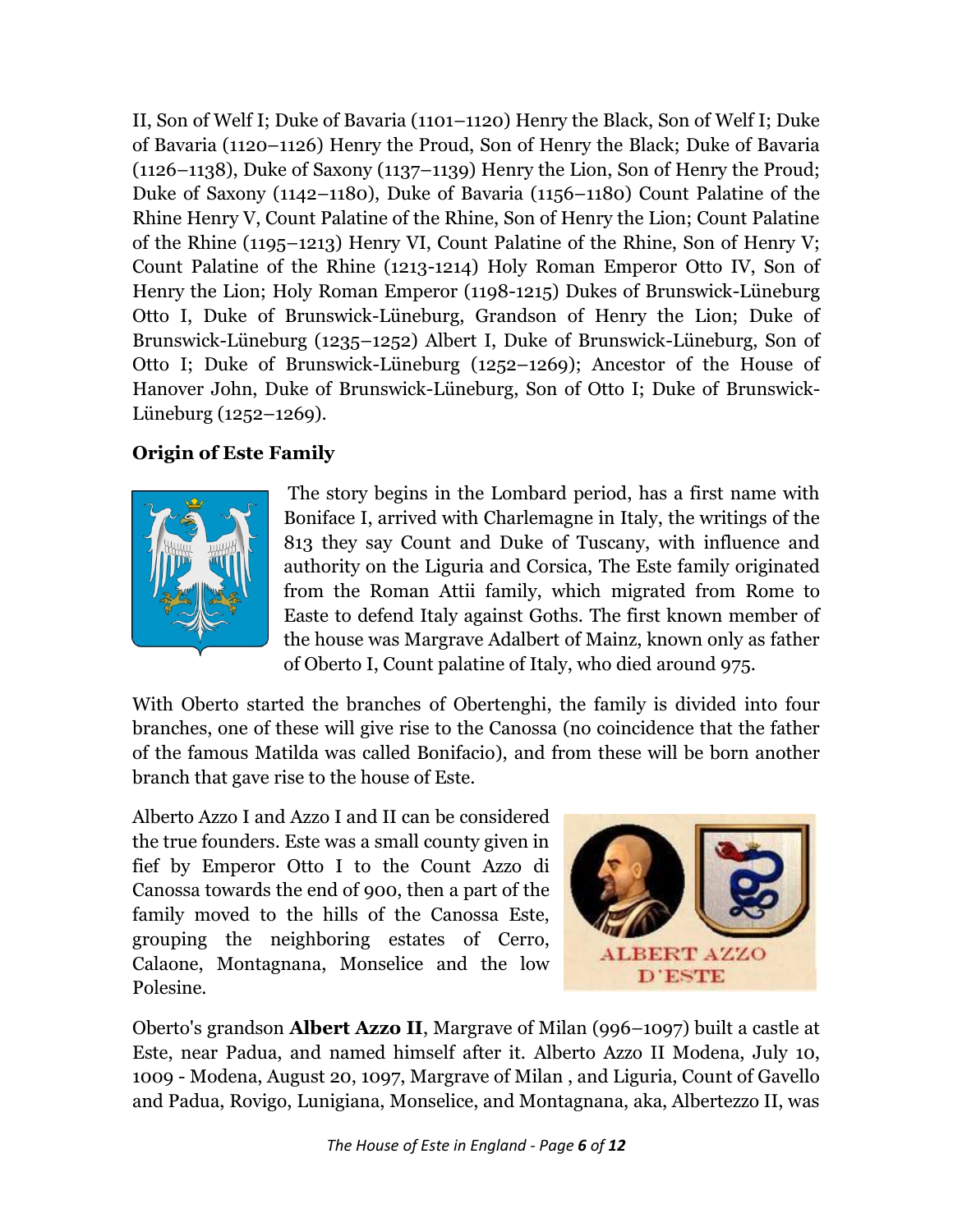a powerful nobleman in the Holy Roman Empire. He is considered the founder of Casa d'Este, having been the first family to be master of Este, a town of Padua.

Alberto Azzo II was the only son of Albert Azzo I, Margrave of Milan. He inherited his father's offices around 1020, and continuously increased his properties in northern Italy. In 1069–1070, he tried to acquire Maine for his son Hugh, because his wife, Garsende, was a co-heiress of the previous counts of Maine. Hugh was declared count, but he could not prevail against Robert the duke of Normandy, who had been betrothed to the last heiress. In the Investiture Controversy between Henry IV, Holy Roman Emperor, and Pope Gregory VII, Azzo attempted to mediate, but later he joined the side of the Pope. Around 1073 he made a castle at Este his residence, from which the House of Este, the dynasty to which he belongs, takes its name. Before his building project, Este was little more than a village.

His son Welf IV d'Este moved to Germany, first to Carinthia and then to Bavaria, giving rise to one of the most important families in European history, **the Guelphs**. This in turn ultimately led to the ascension to the English throne in 1714 with George I of England. Another son Fulk I of Milan was the first for whom there is a documented of "Marquis d'Este."

Azzo d'Este II, 996–1097, lord of Este and the founder of his family's greatness, was invested with Milan by the emperor. He had 3 sons from two marriages, two of whom became the ancestors of the two branches of the family.

- Welf IV, the eldest (d. 1101), was the son of Kunigunde (d. 1056), the last of the Elder Welfs. He inherited the property of his maternal uncle, Welf, Duke of Carinthia, became duke of Bavaria in 1070, and is the ancestor of the elder branch, the House of Welf.
- Hugh, issue of Azzo's second marriage to Garsend of Maine, inherited the County of Maine, his mother's dowry, but sold it one year later and died without heirs.
- Fulco I, Margrave of Milan (d. about  $1128/35$ ), the third son, is the ancestor of the younger Italian line of Este.

The two surviving branches, with Duke Henry the Lion of Saxony and Bavaria on the German side, concluded an agreement in 1154 which allocated the family's Italian possessions to the younger line, the Fulc-Este, who in the course of time acquired Ferrara, Modena and Reggio. Este itself was taken over in 1275 by Padua and in 1405 (together with Padua) by Venice.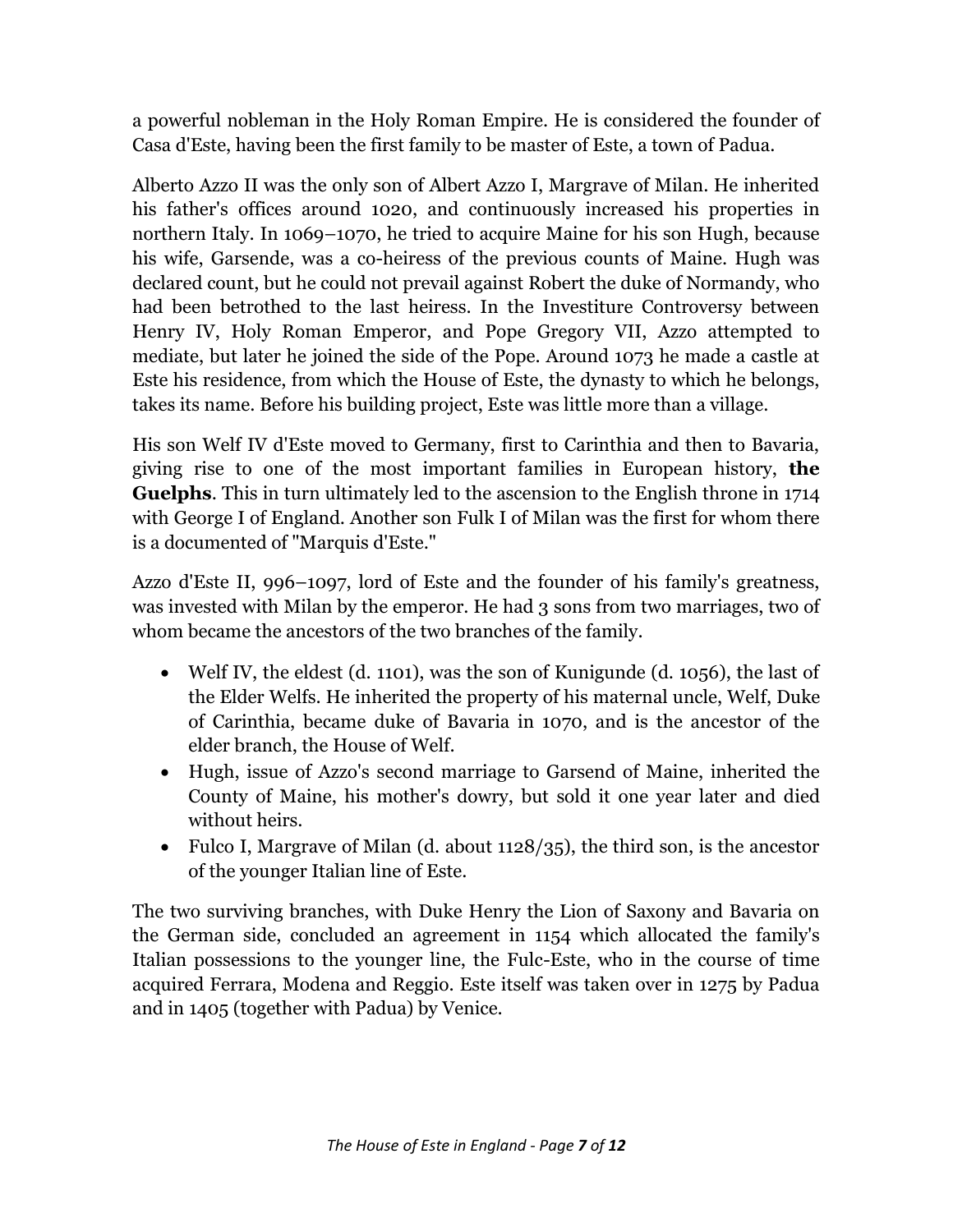

Azzo's son, **Guelph d'Este IV or Welf IV,** d. 1101, was adopted by his maternal uncle, Guelph III, whom he succeeded as duke of Carinthia. In 1070 he was made duke of Bavaria. The grandfather of Henry the Proud of Bavaria and Saxony, Guelph IV was the founder of the German line of the Guelphs, from whom the **British royal family is descended**. He died on Cyprus while crusading.

Azzo d'Este II had another son, who continued the Italian line of the house; among that son's successors was **Obizzo d'Este I**, d. 1193. Obizzo and his grandson played an important part in the struggle of the Guelphs against Holy Roman Emperor Frederick I (see Guelphs and

Ghibellines). He married the heiress of one of the two families contending for supremacy in Ferrara. His grandson, Azzo d'Este VI, 1170–1212, was *podestà* [chief magistrate] of Mantua and Verona and fought to obtain Ferrara, but it was left for his son, Azzo d'Este VII, 1205–64, to succeed in becoming (1240) podestà of that city at the head of the triumphant Guelph party. Obizzo d'Este II, d. 1293, was made perpetual lord of Ferrara in 1264, lord of Modena in 1288, and lord of Reggio (now Reggio nell' Emilia) in 1289.

Because Ferrara was held as a fief from the pope, the Este became papal vicars in 1332. Niccolò d'Este III 1384–1441, made Ferrara a center of arts and letters and increased the power of his house by playing his more powerful neighbors against each other. Under his successors the court of the Este became one of the most brilliant in Europe. Among them were his illegitimate sons Leonello d'Este, 1407– 50, an accomplished prince, and Borso d'Este, 1413–71, who received the title duke of Modena and Reggio from Holy Roman Emperor Frederick III in 1452 and that of duke of Ferrara from Pope Paul II in 1471.

Niccolò's legitimate son Ercole d'Este I, 1431–1505, lost some territory in wars against Venice. Ercole's beautiful and brilliant daughter, Beatrice d'Este, 1475–97, married Ludovico Sforza, duke of Milan, one of the most lavish of all Renaissance princes. Her sister, Isabella d'Este, 1474–1539, married Francesco Gonzaga, marquis of Mantua. Ariosto, Boiardo, and Berni were her friends, and Leonardo da Vinci and Titian painted portraits of her.

Ercole I was succeeded by his son, Alfonso d'Este I, 1476–1534, second husband of Lucrezia Borgia. In the Italian Wars he entered the League of Cambrai against Venice and remained an ally of Louis XII of France even after Pope Julius II had made peace with Venice. The pope declared Alfonso's fiefs forfeited and excommunicated him (1510); Modena and Reggio were lost. However, in 1526–27 Alfonso participated in the expedition of Charles V, Holy Roman emperor and king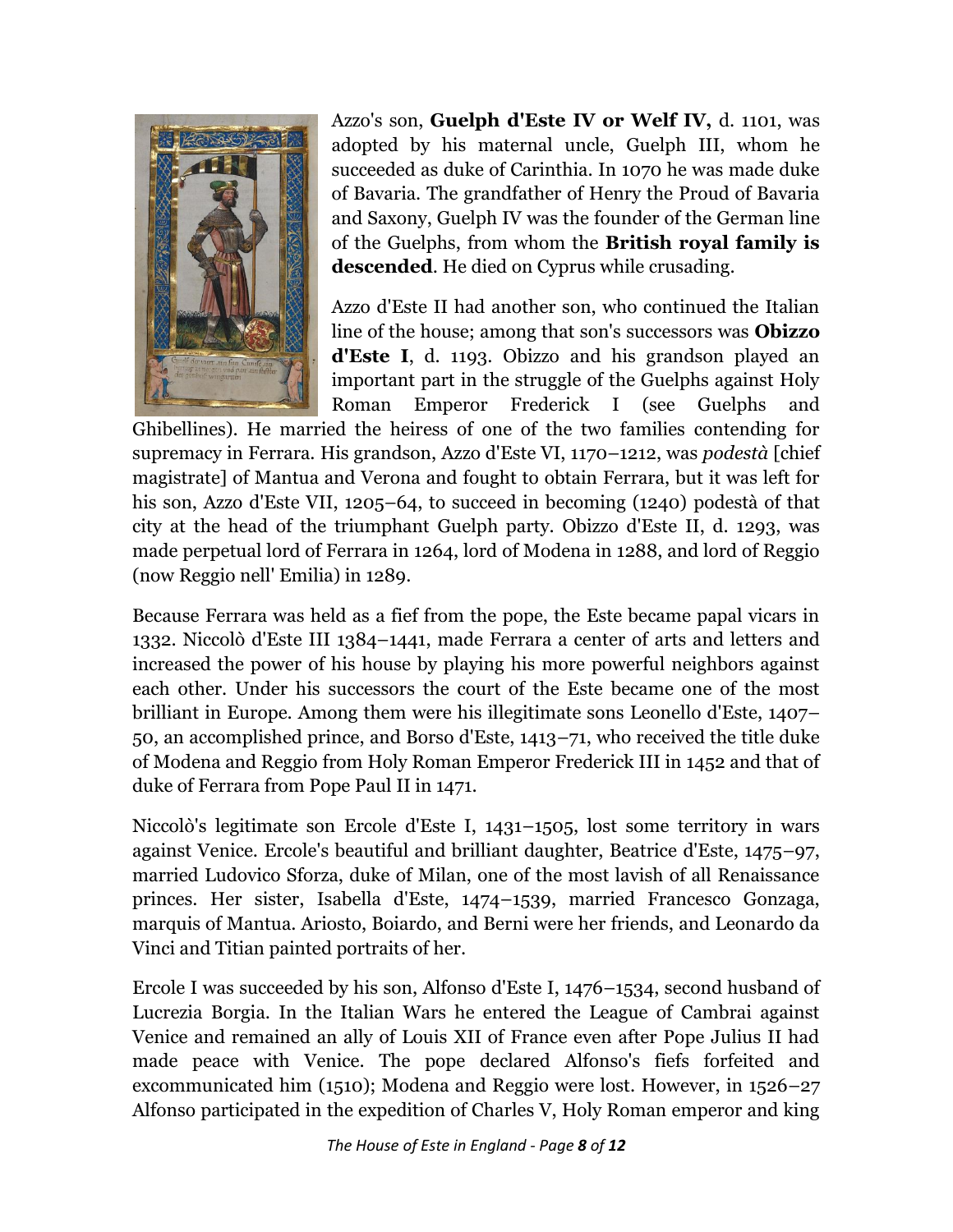of Spain, against Pope Clement VII, and in 1530 the pope again recognized him as possessor of those duchies. Ariosto lived at his court in Ferrara after a long employment by Alfonso's brother, Ippolito I, Cardinal d'Este, 1479–1520, to whom Ariosto's Orlando Furioso is dedicated.

Alfonso's son and successor, Ercole d'Este II, 1508–59, married Renée, daughter of Louis XII of France. He joined the pope and France against Spain in 1556, but made a separate peace in 1558. He also was a patron of the arts, as was his brother, Ippolito II, Cardinal d'Este, 1509–72, an able diplomat who led the pro-French party at the papal court. Ippolito built the celebrated Villa d'Este at Tivoli.

With Ercole II's son, Alfonso d'Este II, 1533–97, the direct male line of the house ended. He willed his titles to his cousin, Cesare d'Este, 1533–1628, but Pope Clement VIII refused to recognize Cesare's rights, and Ferrara was incorporated into the Papal States in 1598. Holy Roman Emperor Rudolf II recognized Cesare's rights to Modena and Reggio, but without Ferrara the duchy lost political importance.

The last duke, Ercole d'Este III, was deposed in 1796 by the French and died in 1803. His daughter, Maria Beatrice, married Archduke Ferdinand of Austria, a son of Austrian Emperor Francis I, who founded the house of Austria-Este. After the restoration (1814) of the duchy of Modena their son and grandson, Francis IV and Francis V, ruled as dukes of Modena, Massa, and Carrara. Francis V was expelled in 1859, and his territories were annexed (1860) to the kingdom of Sardinia.

# **Elder branch – The Guelph, Electors of Hanover or royal family of Great Britain.**



The House of Hanover (or Guelph) was a German branch of the Italian House of Este, which descended from the Roman gens "Actii", and Marcus Actius (the husband of Julius Caesar's sister, Julia "Major"), descendant of Azio, an Albanese prince (650BC), considered the dynasty's ancestor, the son of Mettus, the last King of Alba "Longa" (mother-city of Rome), thus, through a dynasty of kings, Prince Azio claimed the sun-goddess, Venus, as his ancestress. His descendants became Roman senators, and at least one served as Roman Governor of Britain, namely, Marcus Actius, Rom. Gov. 401-406.

The descendants of Azio came to be known as the House of Este during medieval times. The House of Este divided in the eleventh century into three major branches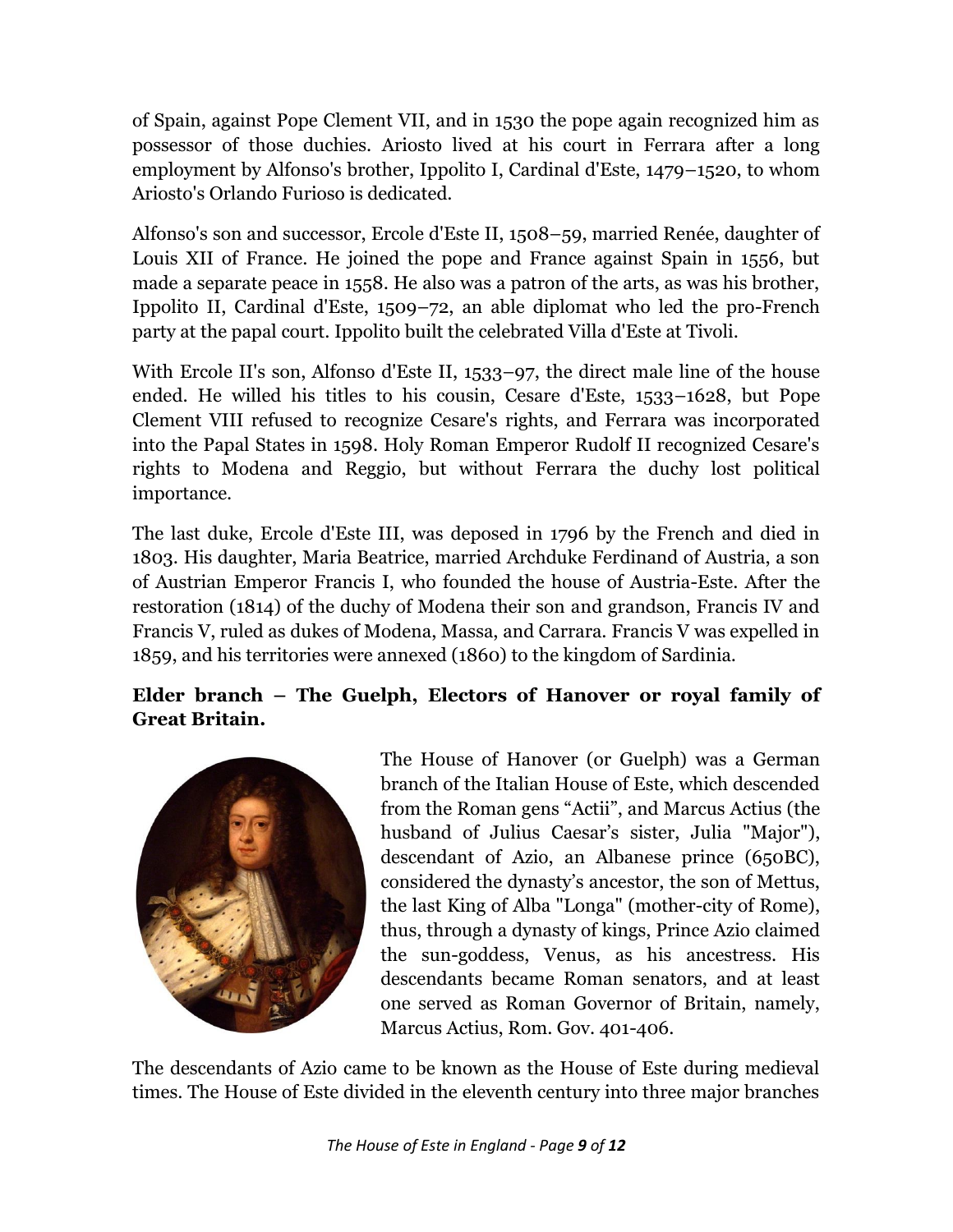descended from three sons of Ezzo II, the Marquis of Italy and Lord of Este (d1097). His son Folk was the ancestor of the Italian branch (Folk-Este) who were the dukes of Ferrara, Modena, and Reggio in Italy; his son Hugh inherited the French province of Maine and founded the French branch of the family; and, his son Welf was invited to Germany by his mother-in-law who gave him all the possessions of his wife's father, Welf of Bavaria, and was the ancestor of the German branch (Welf-Este, or Guelph), who gave a line of dukes to Bavaria, became dukes of Brunswick, and one line became the electors and later kings of Hanover.

The elder branch of the House of Este, the House of Welf, historically rendered "Guelf" or "Guelph" in English, produced dukes of Bavaria (1070–1139, 1156– 1180), dukes of Saxony (1138–1139, 1142–1180), a German King (1198–1218), and the dukes of Brunswick and Lüneburg (1208–1918), later styled the "Electors of Hanover" when two branches of the family recombined in 1705.

After the peace ending the Napoleonic wars reshaped Europe ushering in the Modern era, the Electorate of Hanover (duchy of Brunswick and Lüneburg held in personal union by the king of Great Britain, George III) was dissolved by treaty, its lands were enlarged, and the state promoted to a kingdom. The new kingdom existed from 1815 to 1866, but upon accession of Queen Victoria (who could not inherit Hanover under the Salic law) in 1837; it passed to her uncle and thus ceased to be in personal union with the British Crown.

## **The House of Este hence gave Great Britain and the United Kingdom the "Hanoverian monarchs" (1714–1901).**

All British monarchs since George I of the United Kingdom have been descended from the House of Este. George's father, Ernst August, was a member of the house of Welf, who are descended from the House of Este.

Also, the Jacobite "pretenders" James Francis Edward Stuart, Charles Edward Stuart and Henry Benedict Stuart were descended from the House of Este. This was due to the mother of James Francis Edward, a Modenese princess, Mary Beatrice d'Este.

#### **The following British consorts are also descendants of the House of Este**

Queen Mary Beatrice (Mary Beatrice d'Este, 1658- 1718), the wife of James II of England, who was also James VII of Scotland (reigned 1685- 1688).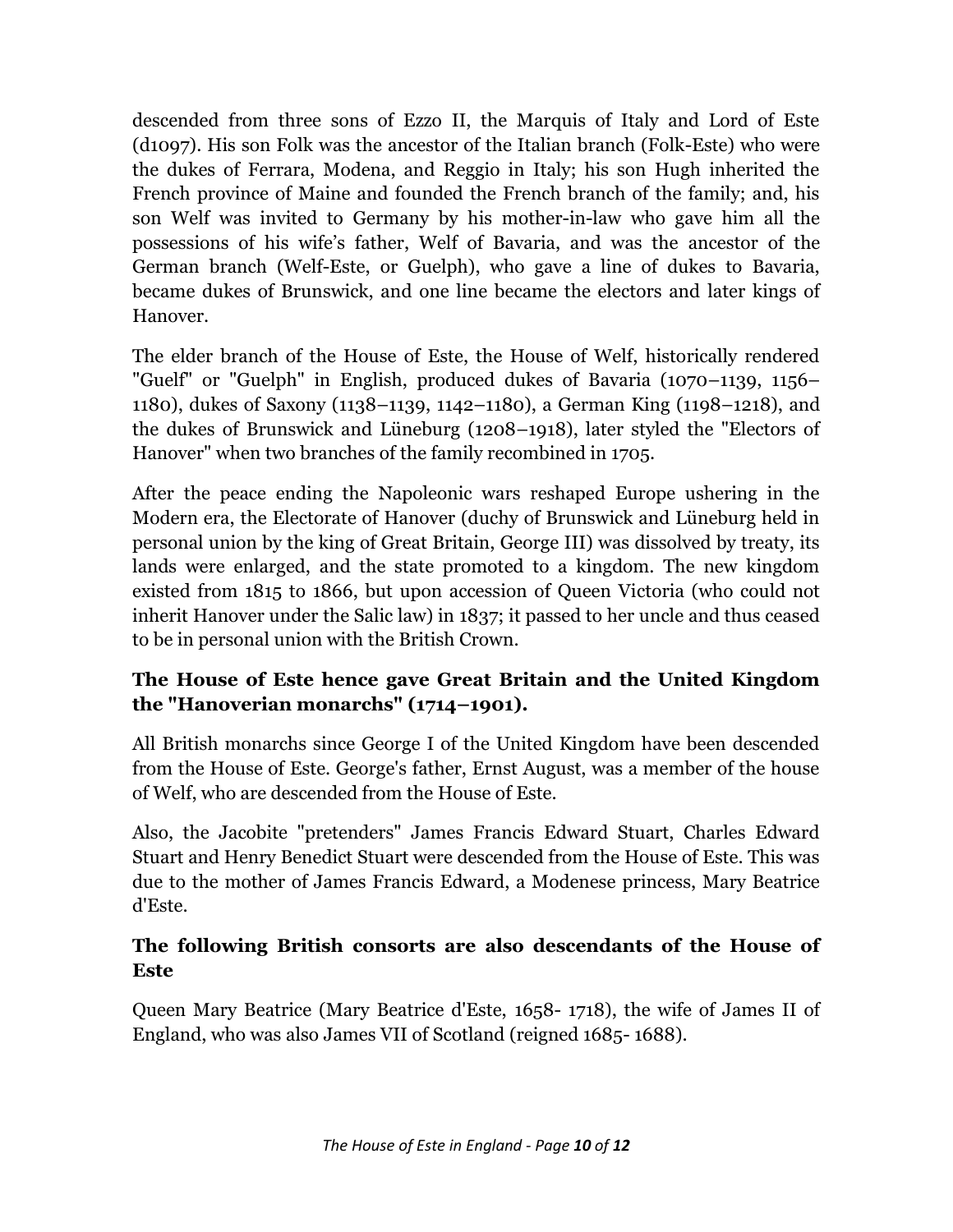Queen Caroline (Caroline of Brunswick) (1768- 1820), the wife of George IV of the United Kingdom (reigned 1820- 1830), as her mother was the sister of George III of the United Kingdom.

Queen Alexandra (Alexandra of Denmark) (1844- 1925), the wife of Edward VII of the United Kingdom (reigned 1901- 1910), as her mother's family, the German princely house of Hesse- Cassel, were descendants of George II of the United Kingdom.

Queen Mary (Mary of Teck) (1867- 1953), the wife of George V of the United Kingdom (reigned 1910- 1936, was the great- grand- daughter of George III.

Philip (b. 1921), the husband of the reigning queen, Elizabeth II (reigning since 1952) is a descendant of Queen Victoria's. Also, his grandfather was the brother of Queen Alexandra.

Queen Victoria was the granddaughter of George III, and was an ancestor of most major European royal houses. She arranged marriages for her children and grandchildren across the continent, tying Europe together; this earned her the nickname "the grandmother of Europe". She was the last British monarch of the House of Hanover; her son King Edward VII belonged to the House of Saxe-Coburg and Gotha, the line of his father, Prince Albert. Under semi-Salic law, Victoria could not inherit the German kingdom and duchies unless the entire male line became extinct; those possessions passed to the next



eligible male heir, her uncle Ernest Augustus I of Hanover, the Duke of Cumberland and Teviotdale-the fifth son of George III. The current head of the House of Hanover is Ernst August V, Prince of Hanover.

The Family Titles and Styles – The members of this family bear the title Prince or Princess of Hannover, of Great Britain and Ireland, Duke/Duchess of Braunschweig-Lüneburg, Royal Highness. The British titles are due to their maleline descent from King Ernst August I of Hannover, son of King George III of Great Britain and Ireland, and are used by the family in spite of the British Crown stripping the family of their British titles, including the Dukedom of Cumberland and Teviotdale, during the First World War.

During the First World War (1914–1918), many monarchs of countries from both sides were closely related due to their mutual descent from Queen Victoria, King Christian IX or both. The most commonly cited example is the fact that King